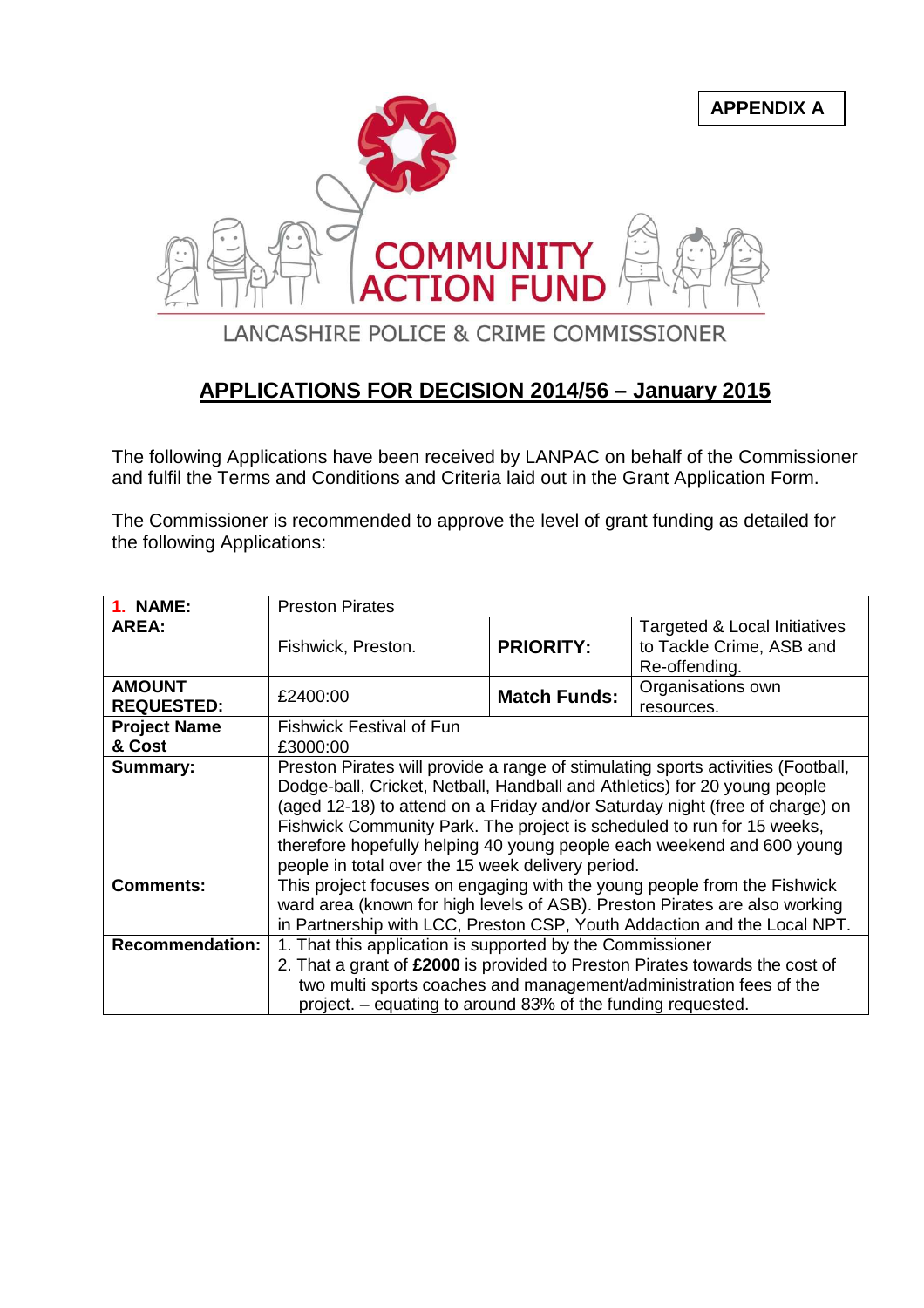| <b>2. NAME:</b>                    | Larches and Savick PACT Partnership                                              |                     |                                                                           |
|------------------------------------|----------------------------------------------------------------------------------|---------------------|---------------------------------------------------------------------------|
| <b>AREA:</b>                       | Larches and Savick area,<br>Preston                                              | <b>PRIORITY:</b>    | Targeted & Local Initiatives<br>to Tackle Crime, ASB and<br>Re-offending. |
| <b>AMOUNT</b><br><b>REQUESTED:</b> | £1243.20                                                                         | <b>Match Funds:</b> | Uniti Wireless - £2400                                                    |
| <b>Project Name</b>                | Larches and Savick CCTV replacement and hardware upgrade                         |                     |                                                                           |
| & Cost                             | £3936                                                                            |                     |                                                                           |
| Summary:                           | Pre 2000 the Constabulary agreed to install CCTV Camera's around the             |                     |                                                                           |
|                                    | shops and buildings in the Larches and Savick Area as long as any                |                     |                                                                           |
|                                    | maintenance and upgrade was paid for by the community. The project is            |                     |                                                                           |
|                                    | seeking funding to replace and upgrade the CCTV equipment.                       |                     |                                                                           |
| <b>Comments:</b>                   | This system links into the local police station at Lea. This application is also |                     |                                                                           |
|                                    | supported by Preston CSP.                                                        |                     |                                                                           |
| <b>Recommendation:</b>             | 1. That this application is supported by the Commissioner                        |                     |                                                                           |
|                                    | 2. That a grant of £1250 is provided to towards cost of the project.             |                     |                                                                           |

| <b>3. NAME:</b>                    | Freestyle Urban Soccer cic                                                                                                                                                                                                                                                                                                                                                                                                                                                   |                     |                                                                           |
|------------------------------------|------------------------------------------------------------------------------------------------------------------------------------------------------------------------------------------------------------------------------------------------------------------------------------------------------------------------------------------------------------------------------------------------------------------------------------------------------------------------------|---------------------|---------------------------------------------------------------------------|
| AREA:                              | Adlington                                                                                                                                                                                                                                                                                                                                                                                                                                                                    | <b>PRIORITY:</b>    | Targeted & Local Initiatives<br>to Tackle Crime, ASB and<br>Re-offending. |
| <b>AMOUNT</b><br><b>REQUESTED:</b> | £2464                                                                                                                                                                                                                                                                                                                                                                                                                                                                        | <b>Match Funds:</b> | Organisations own<br>resources.                                           |
| <b>Project Name</b>                | The Urban Skate Project                                                                                                                                                                                                                                                                                                                                                                                                                                                      |                     |                                                                           |
| & Cost                             | £5464                                                                                                                                                                                                                                                                                                                                                                                                                                                                        |                     |                                                                           |
| Summary:                           | The Urban Skate Project will provide a chance for young people to take part<br>in a range of diversionary activities, e.g. BMXing, Scootering and<br>Skateboarding (free of charge) on a Saturday evening between 6-9pm on the<br>new skate park in Adlington. This project will run for 12 weeks. The grant<br>money will help pay towards experienced staff to come in to supervise<br>structured activities and engage with young people to achieve positive<br>outcomes. |                     |                                                                           |
| <b>Comments:</b>                   | The Urban Skate Park project has previously been piloted in South Ribble<br>and Euxton during evenings and weekends, engaging with well over 1000<br>young people within a 6 month period.                                                                                                                                                                                                                                                                                   |                     |                                                                           |
| <b>Recommendation:</b>             | 1. That this application is supported by the Commissioner<br>2. That a grant of £2464 is provided to towards cost of the project.                                                                                                                                                                                                                                                                                                                                            |                     |                                                                           |

previously piloted Urban Skate Park schemes in South Ribble and Euxton delivered during the evenings and weekends engaging with well over 1,000 young people within a 6 month period.